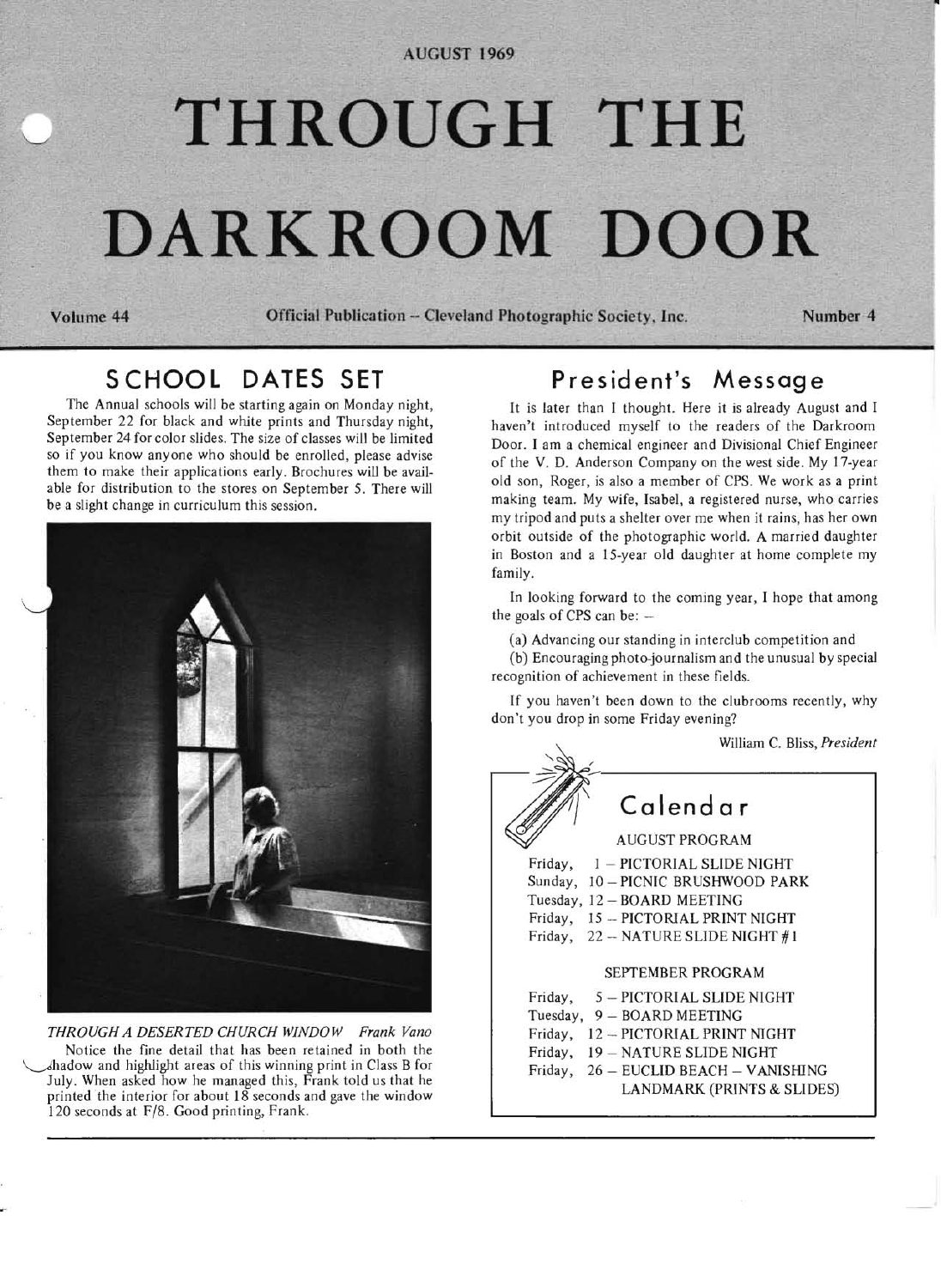| <b>MEMBER</b>         | THROUGH THE DARKROOM DOOR<br>is published monthly by<br>THE CLEVELAND<br>PHOTOGRAPHIC SOCIETY, INC.<br>1296 W. 6th St., Cleveland, Ohio 44113<br>Phone 781-1533                                                                                     |
|-----------------------|-----------------------------------------------------------------------------------------------------------------------------------------------------------------------------------------------------------------------------------------------------|
| Editor.               | . Edna Mueller<br>3561 Boynton Rd., 44121 'phone 382-2414                                                                                                                                                                                           |
|                       | Business Manager Frank J. Otto<br>3326 Dorchester Rd., Shaker Hgts., 44120 'phone 991-4286                                                                                                                                                          |
| Circulation (mailing) | . Evelyn Gillespie<br>20777 Lorain Rd., Apt 6 44126 'phone 333-4979                                                                                                                                                                                 |
|                       | Marian Svoboda<br>3464 E. 108 Street, 44104 'phone 641-2775                                                                                                                                                                                         |
|                       | The Cleveland Photographic Society, a member of The Photographic<br>Society of America, and of the Northeastern Ohio Camera Club<br>Council, was founded in 1887 and has been in continuous operation<br>since that time. The present officers are: |
|                       | President Wm. (Bill) Bliss<br>6011 Theota Avenue, 44129 'phone 884-2695                                                                                                                                                                             |
|                       | Vice President Jack Rogers<br>136 E. Bridge St., Berea 'phone 243-1122                                                                                                                                                                              |
|                       | Secretary Ruth K. Morrison<br>1315 W. 104th Street, 44102 'phone 961-8817                                                                                                                                                                           |
| Treasurer.            | . Arnold Weinberger<br>2407 Saybrook Road, 44118 'phone 932-9954                                                                                                                                                                                    |
|                       | All evening meetings at 8 o'clock. Visitors are always welcome.                                                                                                                                                                                     |
|                       |                                                                                                                                                                                                                                                     |

# **A bou t People and Things**

Bert Klein is moving right up there with the City of Cleveland. He is now considered an official and can be called upon to work overtime when an emergency arises. Did you see his picture in the Press helping to clean up after the July 4 storm?

The Tom Fedun's new car received extensive damage in the same storm.

It was very gratifying that the PSA Color Slide Division Bulletin saw fit to publish an item from the Darkroom Door titled KEEP YOUR HOBBY CLEAN. Unfortunately Emil Colisimo, who pinch hit for your editor that month was too bashful to sign his name and credit was unwittingly given to her. A Jetter was received from Mrs. Frieda Miller, Editor of the Bulletin, apologizing for not checking. She will make the necessary correction in the official records of PSA.

The editorial PICTORIAL vs NATURE in the March issue of TTDRD was also picked up by the PSA Color Slide Bulletin. Thanks, Frieda.

The Bill Bliss family is vacationing at their "tent" in Michigan.

# **N.E.O.C.C.C. NEWS**

It's not too early to mark your calendar for the N.E.O.C.C.C. Eighth Annual Workshop to be held starting at 8:00 a.m. on Saturday, October 18 in the Pick-Carter Hotel. Alicia Roof, program chairman has arranged for a full day of outstanding programs. Details later, but mark your calendar NOW.

# **CPS Picnic -- Augus1 10**

Inasmuch as a desire was expressed for a CPS Picnic, your program chairman scheduled one at Brushwood Park, one of the Akron Metropolitan Parks. Brushwood Park has no swimming pool, but does have a pond with scores of Mallards flying low to challenge you. Fungus is plentiful. It is an excellent place for nature shots as streams abound. Need good human interest pictures? This is the place for them. Best of all, it will be a good spot to spend a few hours with fellow CPSers. Parking is FREE.

Sophia Kangas, who discovered the spot, advises using mosquito repellant. There is a covered area just in case of a sudden downpour.

No refreshments are available in the park so bring your own lunch. There are bubblers and pumps for water. An early start (perhaps 8:30 a.m. or as soon thereafter as possible) may be desireable as it becomes quite crowded late in the day. There are grills available in case you wish to fry an egg for breakfast. Lunch will be about noon.

The park can be reached by going out old route 21 (Brecksville Road) to Barr Road (a short distance beyond the turnpike). A sign at this corner says to turn right on Barr to the Park entrance, about a mile. Another small sign at the park entrance indicates a right turn into the parking area. You can't miss (or can you?).

Another way is to take Broadview Road to Oakes Road. left on Oakes to Barr, right on Barr to the park. From this di rection you have to be alert for the entrance sign which is on the left side of the road. Left here to the parking area.



What an opportunity to let your imagination run wild' Anything will go on this night.

So, you don't think abstracts and other modern techniques are being given a break in Pictorial competitions' Here is your chance to show those weirdies. After all, isn't Halloween a weird night? The witches will be out riding their brooms and there will be black cats a-plenty crossing your path. Anything goes. Put on your thinking cap and dream up a weirdie. But do it in plenty of time so the night won't come up with your masterpiece still in your camera. From the knowing looks you see around when this night is mentioned, it wouldn't be sur prising if this is to be "one of those nights to remember." Joinin the fun and you won't be sorry. If you don 't bring some slides, better be prepared to TREAT.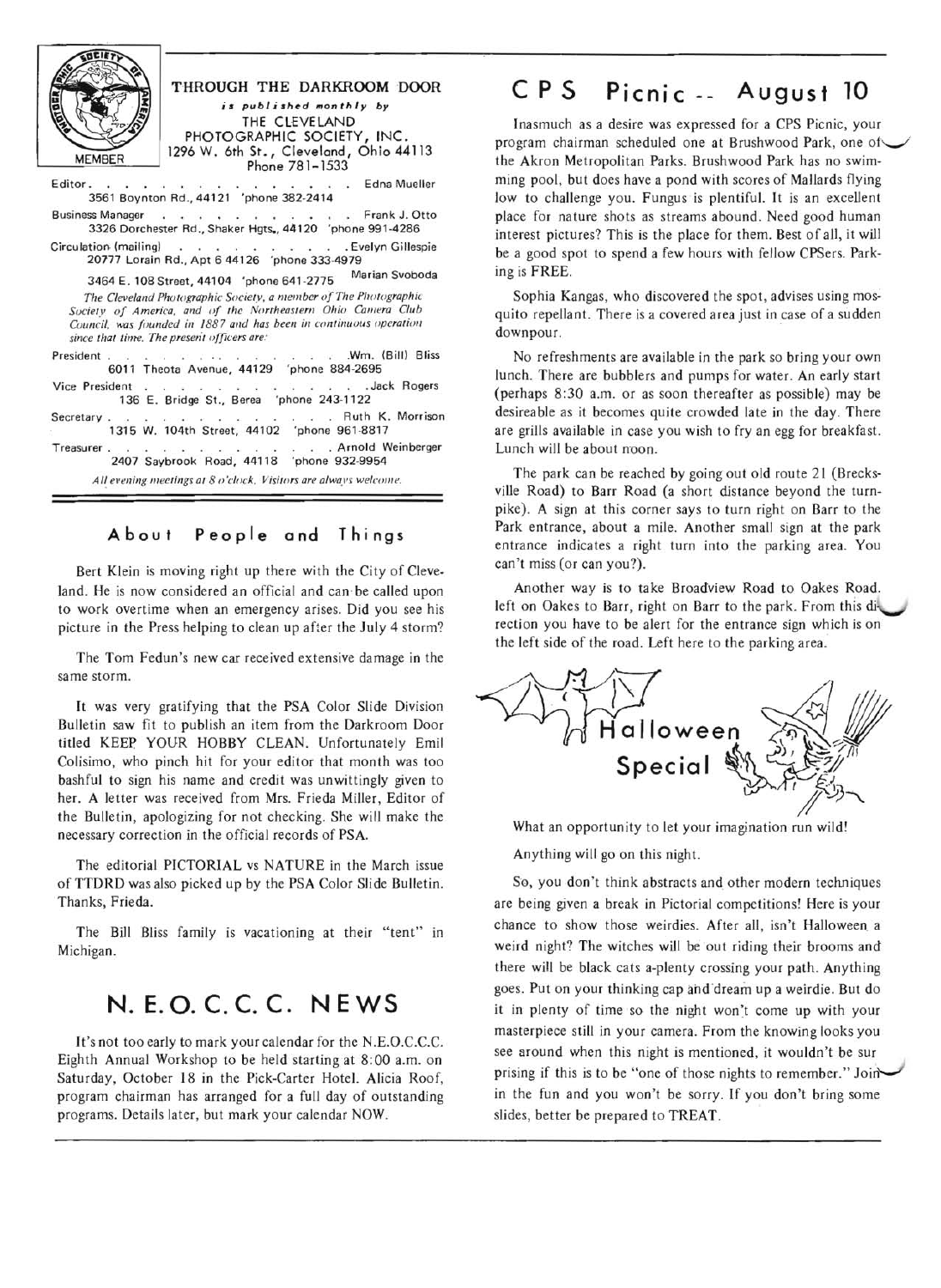

# **SPECIAL FEATURE**

## **mini - solo n**

Summer is fast vanishing and if you have not yet gone out to Euclid Beach, better hurry - load your camera with your favorite film (monochrome or color) and document this famous spot that will be no more after the current season ends.

In keeping with the aims of our president, this is a good spot to practice photo-journalism. Make some good slides and put a short and to the point commentary with it, and you will have the makings for a photo-essay for the Council Competition which is also coming up in the fall. After these competitions are over, you will have a real fine set of slides that you will look at and show your grandchildren in the future to let them know what you did when the days of TV and radio kept you at home.

The makings of some fine night shots are also in an area of this nature. There will be prizes for everyone submitting either prints or slides or both. Let's go! Good luck to you. You can't lose no matter which way you look at it.

The date! Friday, September 26.

# **Some P. S. A. Activit ies**

If you are a member of the color slide division of P.S.A. and are not fully using the services provided, you are cheating yourself. P.S.A. is more than a subscription to a magazine . You can if you wish participate in the individual competitions which are sponsored by the Division. Or, you can use the Exhibition Slide sets which are selected fine slides accepted by the various salons. How about a Slide Study Group? You put four slides into the group and receive back about 40 which you study and comment upon. This sharpens your perception. There are groups for you whatever your special interest might be. Or how about using the instruction slide sets handled by Edna Mueller. These are for Individual members of the color Slide slide division. There is a small charge for a few of these services but many of them are free for only a postal charge. See the back page of the Journal for the people to whom to write for the various activities.

If you are not at present a member, you might want to consider joining. Any member can give you a membership blank.

Similar services are offered by the other divisions. It will pay you to investigate PSA.

# Appliance City

#### **833 ProspeCt Ave. • 781-6200 • Cleveland, Ohio 44115**

| Cameras   | Developing            | <b>Photo Supplies</b> |
|-----------|-----------------------|-----------------------|
| Radios    | <b>Tape Recorders</b> | Phonographs           |
| Jewelry   | Luggage               | Giftwares             |
| Enlargers | Film                  | Chemicals             |

# **NATURE**

#### **NOTEBOOK**



Please note: The first Nature Slide Night will be August 22.

You will still find fungi of all descriptions this month. Squaw root and Indian pipe are particularly handsome this year. Look for coral root, beech drops and other plants of this kind in the open woods. Now that the spring flowers are gone, the fields, stream banks and roadside abound with the summer flowers. Good shooting!

# **A COMMENT**

Once a slide gains widespread acceptance, just about everyone flocks to take one like it. True, some do try to use a little different angle. But, essentially it is the same picture. The famous red barns at Queechee are a case in point.

At a slide clinic at the New England Council Conference, there were several slides of Waite's River. One of the commentators said emphatically: "My, I DO wish that photographers would go out and find their own pictures!" A bit later another one came up. "See what I mean?" A few slides later there was another one that was done with infra-red film. Here the comment was: 'This time we have to give the maker credit for the technique. But, it really is the same picture."

You may want to take that famous picture for your own record, but let's not be guilty of copying and submitting it in competitions. You'Jl feel better about it and so will the judges.

### **FOTO CENTER, INC.**

6167 Mayfield Road • Mayfield Heights • HI 9-1727 1/4 mile West of Interchange 271 and 322

Photographic Headquarters for the Eastern Suburbs

INTERESTED IN A SECOND HOBBY? We have a complete line of COINS and NUMISMATIC Supplies (Open Thurs. & Fri. Eves. to 8:00)

# **Koby's Photo Supplies**

3240 SUPERIOR AVE. CLEVELAND 14, OHIO 431-4970 Convenient Parking

Eastman, Ansco, DuPont, Mall inckrodt Products, Movie and Slide Projectors, Stereo, Screens, Wedding Albums, Flash and Flood Equipment .